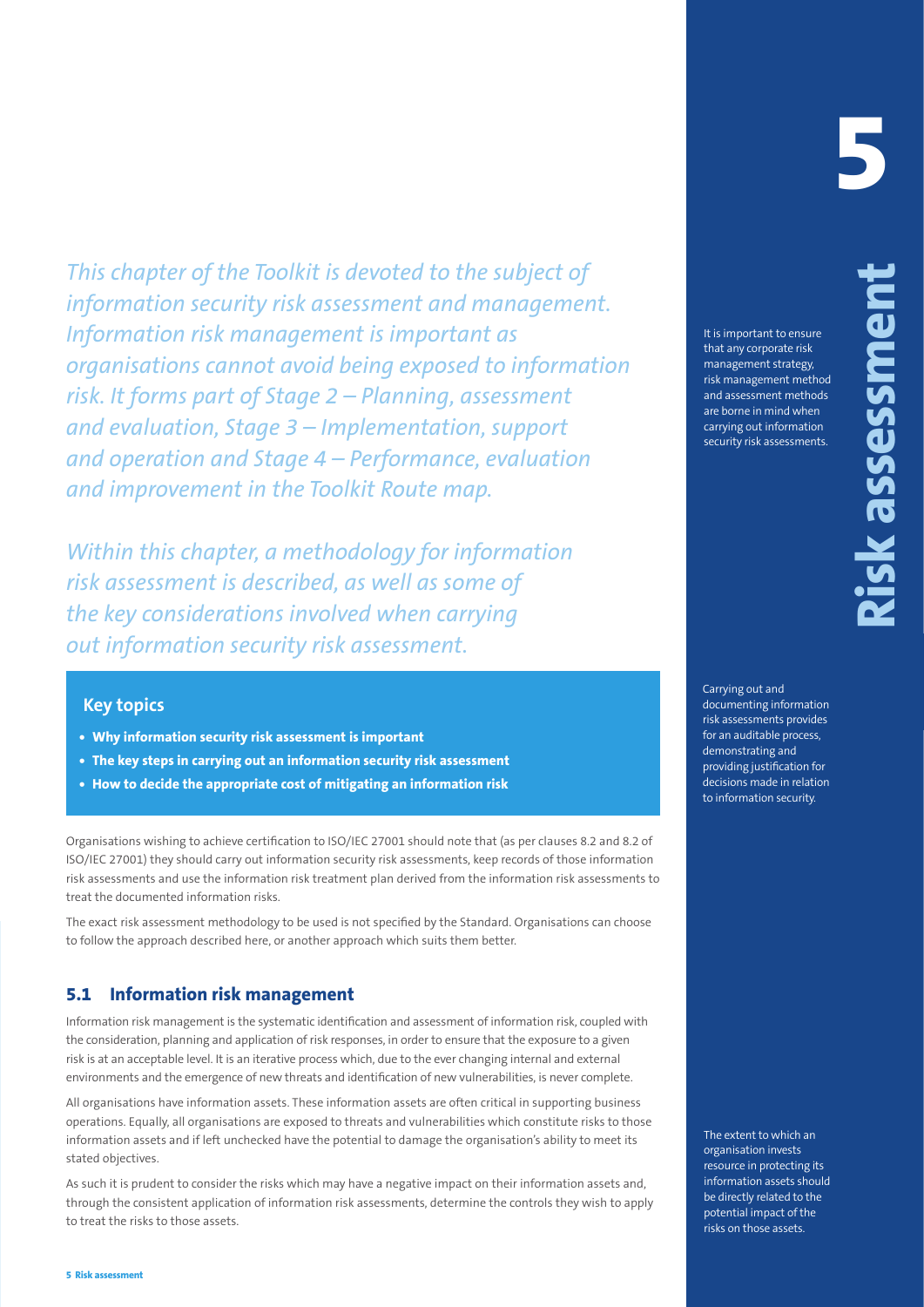Only by carrying out information security risk assessments to identify and assess all the risks facing its information assets can an organisation hope to identify how to best utilise its resources to treat those risks. Additionally carrying out and documenting information risk assessments provides for an auditable process demonstrating and providing justification for decisions made in relation to information security.

Each organisation should determine the specific threats which affect the confidentiality, integrity and availability of their information assets.

Whilst this toolkit is written from the perspective of risk assessing information assets, it is important to note this is not the only approach. For those pursuing certification against ISO/IEC 27001:2013, the latest version of the standard does not require an information asset-based approach. However, certainly in the short term this is what auditors will be used to seeing, and it will not invalidate an ISMS from their perspective. Regardless of the risk assessment methodology chosen, the essential steps of information risk identification followed by assessment of impact and likelihood still apply.

The reading list for this chapter contains links to examples of established best practice.

# **5.2 Define information risk measurement criteria**

Whilst information security risk assessment is a distinct activity, it is important to ensure that any corporate information risk management strategy, information risk management method and assessment methods are borne in mind when carrying out information security risk assessments. This is in order that the assessment of, and products from, information security risk assessments make sense in the context of the wider organisational risk management framework and fit into wider organisational and strategic risk registers.

It is also important to note that information risks can be mapped to the type of organisational objective concerned, that is to say strategic (long-term), programme/project (medium-term) and operational (shortterm) objectives. The type of objective which an information risk affects will have some bearing on the level of audience who should be reviewing and managing the risk. However there may be interplay between the different levels. For example a project risk could quite easily be relevant in terms of the programme to which it belongs and potentially could affect a strategic objective. As such, risks identified at one level will often feature on the risk register at another.

Information risk assessments should consider impact in terms of the effect on the organisation's stated purpose and objectives.

The OCTAVE Allegro guidebook V1.0 on information security risk assessment suggests that as a minimum the following impact areas are considered: reputation/customer confidence, financial, productivity, safety and health, fines/legal penalties, plus one or more user-defined impact areas.

## **5.3 Information asset identification and profiling**

An information asset is essentially a distinct set of information which has some value to the organisation. Every organisation will have thousands, or even millions, of information assets, and it is infeasible to expect to identify and profile each one individually. However, many assets will be sufficiently similar that they can be addressed in aggregate, while a few (e.g. certain research data sets) will be unique and valuable/critical enough to warrant individual attention.

When evaluating risk against an information asset, it is important to have a sufficient understanding of the information asset (or class of assets).

The organisation should develop a profile which covers:

- exactly what the asset is
- its requirements for confidentiality, integrity and availability
- the lifecycle of the asset (some assets, such as research findings, experience a change in their requirements for confidentiality after publication)
- the business processes which affect it
- ownership
- the value of the asset to the organisation, and why the asset is important to the organisation
- the expected value of the asset to an attacker
- its classification (see Chapter 7, Information management)
- its expected lifespan.

It is also important to understand where the information asset is located in terms of information asset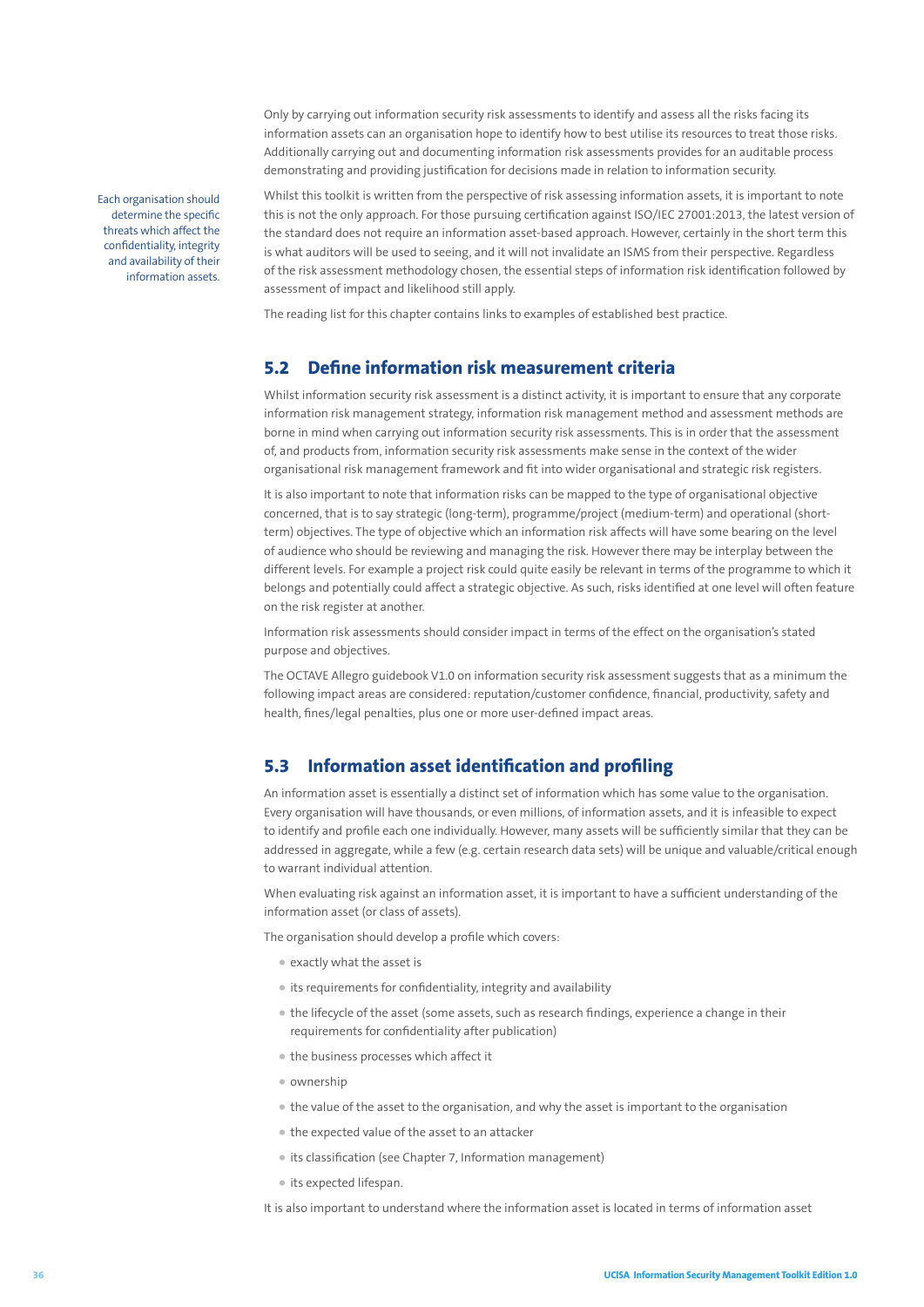"containers" i.e. the information asset may be more or less vulnerable to a specific threat depending on the systems or storage locations in which it is held through the information lifecycle. Information may be more vulnerable to disclosure during transmission as opposed to processing or storage.

A clear understanding of the asset enables better understanding of the threats and vulnerabilities and thus enables more effective information risk assessment.

# **5.4 Threat identification and assessment**

Having identified and profiled the information asset, the next stage is to identify the threats to that information asset. This can be done by brainstorming or by reviewing a list of common threats and identifying which threats are relevant. Some typical threat categories include: natural disaster, human, competitors, criminals, political. However each organisation should determine the specific threats which affect the confidentiality, integrity and availability of their information assets. Threat identification can be carried out in a hierarchical fashion, starting with the business and strategic threats and then working down to technical threats and relating them to strategic and business threats.

When carrying out a threat assessment, each identified threat should be classified and ranked according to potential impact. There are a range of models which can be used to rank threats. Typically they will include some or all of the following:

- the potential damage
- how repeatable the attack/event is
- how easy it is to carry out the threat e.g. what skills might be required
- how easy it would be for a malicious party to discover the vulnerability
- motivation.

# **5.5 Identify and assess vulnerabilities**

A vulnerability is a weakness that exposes an organisation to information risk by providing an attack surface for a threat. For example, a hacker can be seen as a threat, and a vulnerability that the hacker may exploit could be a poorly patched web server. The information risk is a combination of the threat of the hacker and the opportunity provided by the availability of the web server vulnerable to attack. The information risk can then be calculated by assessing the likelihood of the hacker attacking the webserver and multiplying it by the impact on the organisation of the attack. As with threat assessment, the likelihood and impact relating to each vulnerability should be assessed. As with threats, there are different aspects such as motivation, repeatability and how easy it is to exploit the vulnerability.

With regard to types of vulnerabilities, it is possible to find lists of typical vulnerabilities online. For example, the Common Vulnerabilities and Exposures database is a freely available dictionary of publicly known information security vulnerabilities and exposures. However, information security vulnerabilities come in human, physical and process form as well as software and hardware. Identification of vulnerabilities can also be treated hierarchically, as for threats (see previous subsection).

The potential impact of each vulnerability should then be assessed and quantified in order to allow the highest priority vulnerabilities to be addressed first.

# **5.6 Scoring information risk impact assessment**

Having identified the threats and vulnerabilities, the resultant information risks must be quantified. Since no organisation has unlimited resources to employ in the mitigation of risk and since different mitigation actions are more or less effective than each other, it is essential to understand which risks need to be addressed first, and what mitigation actions offer the most protection, for the least investment in time and effort.

### **5.6.1 Quantitative vs. qualitative information risk assessment**

Qualitative information risk assessment is the most commonly used approach to information security risk assessment and uses subjective estimates (e.g. high, medium, low) for likelihood and loss/consequence. When performing information risk assessments, it is recommended that information risks are assessed by more than one person to reduce the subjective element of this approach. A workshop format is often a useful way of bringing those individuals who are most familiar with the information asset and the associated threats and

When performing risk assessments, because of the subjective nature of this approach, it is recommended that risks are assessed by more than one person.

An information asset may be more or less vulnerable to a specific threat, depending on the way in which it is handled and stored.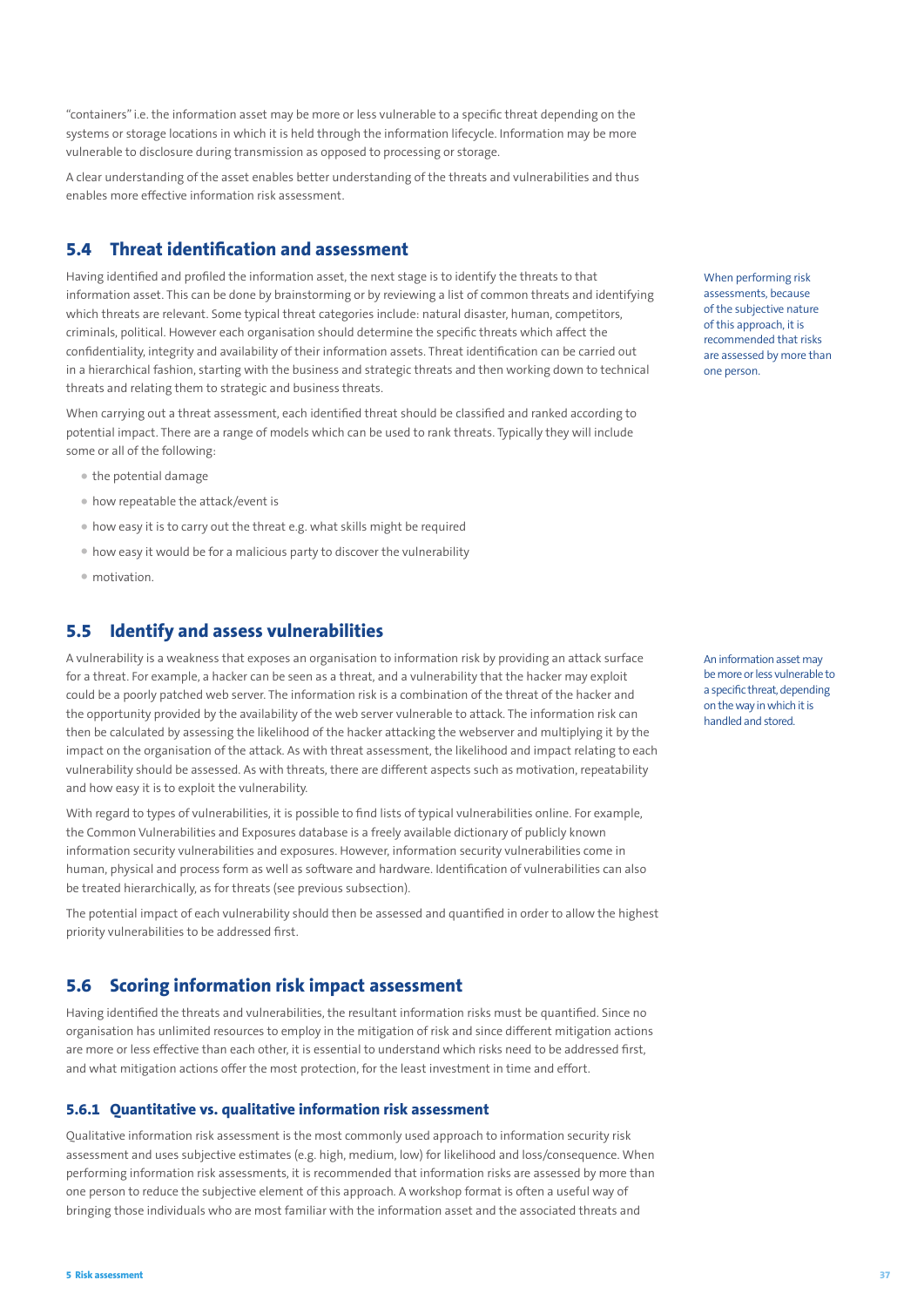vulnerabilities together to discuss and agree the likelihood and impact of each risk. Examples of this type of information risk assessment can be seen in the resources section for this chapter.

Quantitative information risk assessment, unlike qualitative information risk assessment, uses numerical values (normally monetary) rather than subjective values (high, medium, low) for risk assessment. Figures are derived for the Single Loss Expectancy (how much the occurrence of a given information risk costs) and Annual Rate of Occurrence (how often a risk will occur per year). From these it is possible to calculate the Annual Loss Expectancy (how much the organisation can expect to lose each year for a given risk).

By defining a monetary value for risks and having the historic data to determine the expected frequency, it is not only possible to prioritise information risks in order of the financial impact on the organisation, but in combination with an understanding of the costs of your controls and their effectiveness at mitigating risk, it is possible to make some statements about the Return On Security Investment.

Unfortunately, quantitative information risk assessment requires a significant amount of data about information risk impacts and probabilities, which may not be readily available and which are resource intensive to collect. Calculations can be complex and resource intensive and, as a result, professional risk management software is often required for effective analysis. In addition, technology changes so fast that historical data may not be a good source of information about current and future impacts and probabilities.

It is often the case, particularly with information security risk, that the impact of a risk cannot be defined solely as a numerical value or monetary sum. For example, the reputational impacts of a data breach cannot easily be measured by quantitative methods. Quantitative information risk assessment is a process which requires experience and competence to use and is not as straightforward to involve colleagues in as qualitative information risk assessment.

One possible approach is to use qualitative information risk management by default, and quantitative information risk assessment where it is felt that the benefits provided by the technique outweigh the costs.

### **5.7 Process**

The information risk assessment case study provides a practical example of how information risk measurement criteria can be used to help achieve consensus when using qualitative information risk assessment.

Since qualitative information risk assessment is largely subjective, agreement may not be reached if a simple high, medium, low rating is used to rate impact and likelihood. Using information risk measurement criteria provides a consistent basis on which to assess the impact and likelihood of a risk and provides a descriptor for each impact level and likelihood rating so that individual perceptions of what is high or low are excluded and consensus is reached on which impact statement best described the perceived risk.

The steps involved are:

- 1. Considering the threats and vulnerabilities, generate information risk scenarios (e.g. through brainstorming). These scenarios should, in real world terms, outline something which could go wrong and the mechanism by which it could occur. You can also use a standard list of risk scenarios.
- 2. Assess and score each information risk for impact.
- 3. Assess and score each information risk for likelihood.
- 4. Plot impact and likelihood of each information risk on a risk acceptance matrix (examples of which appear in the case studies supporting this chapter).

It is important to retain some sense of proportion when attempting to estimate impacts and effects; the organisation should bear in mind that some of the most devastating impacts actually rely on a chain of specific circumstances, which reduces the likelihood of an event with that very high impact occurring.

### **5.8 Information risk treatment**

Having plotted the identified information risks on the information risk acceptance matrix, decisions (based on the organisation's information risk appetite) can be made as to the responses to be taken for each information risk. Typical risk treatment options include:

- terminate (cease the activity giving rise to the risk)
- transfer1 (typically by passing some aspect of the risk onto another body such as an insurance company)
- reduce or increase (through applying, modifying or removing controls)

When describing risks, it is good practice to break the description down into a statement clarifying the cause, event and effect.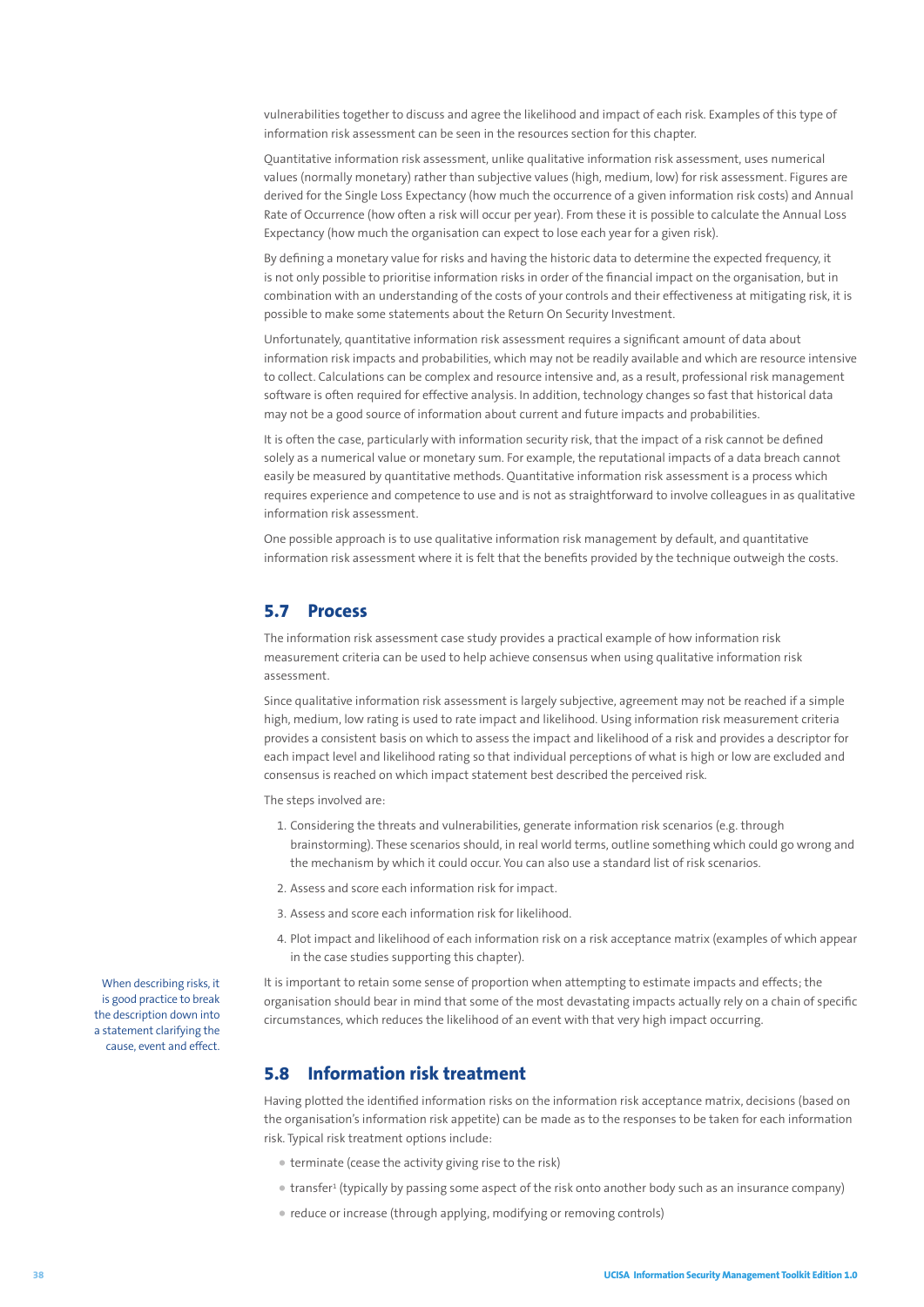• accept (accept the risk).

When treating an information risk by implementing a control, an estimation should be made as to the effect of that control on the overall risk score (also see Chapter 6, Controls, for an overview of controls). In doing this, the residual risk score (amount of risk remaining) can be calculated and a decision made as to whether the residual score is still too high and further mitigation is required.

The organisation should ensure that the effort and expense involved in treating an information risk does not significantly exceed the loss (whether measured in financial, reputational, legal, ethical, etc. terms) which would be suffered should the risk materialise.

It is essential that, as part of the process, information risk owners and action owners are assigned. The information risk owner is the person or body which has the authority and accountability for managing an information risk. The action owner is the individual responsible for carrying out the activities to control the information risk. It is possible that the information risk owner and action owner may be the same person.

At a higher level, whether part of the organisation's pre-existing risk management framework or a specific information security governance body, there should be a review body which on a regular basis scrutinises the management of information security risk. See Chapter 2, Information security governance.

# **5.9 Information risk register**

Identified information risks should be added to an information risk register outlining all the information risks faced by the organisation, what controls are being applied, and the initial, current and residual information risk scores. In this way, it is possible to see at a glance how exposure to an information risk has changed over time. Information risk management is a cyclical process, and risks should be reassessed on a regular basis (the degree of regularity depending on the significance of the risk) but also as part of managing changes to the operating environment. Changes in the threat landscape may allow the relaxation of certain controls or, equally, require extra controls.

A further reason for maintaining an information risk register is to provide an auditable account of decisions made. This will allow the organisation to manage identified information risks as well as to determine the overall information risk exposure. The register will also act as an historical record of the assessed value of each information risk over time.

It should be noted that information security risk assessment cannot be carried out and managed in isolation. Risks identified as part of the information security process should be integrated into the appropriate organisational risk registers. For example, information security risks which have the potential to impact on organisation strategies should be referenced from the organisation's overall strategic risk register.

## **Summary**

- Information risk management is a systematic, consistent, iterative process where risks are identified and assessed before being treated and monitored
- Information risk treatment options should not cost more to deploy and manage than the cost of the risk  $i$ tcelf
- Information risk management should not be done in a vacuum, but as part of the overall organisational risk management process

<sup>1</sup>NB: Risk transference cannot entirely mitigate a risk, as reputational risk tends to remain with the organisation (e.g. TKMaxx's incident was due to activities of a third party, yet it was TKMaxx which experienced the reputational damage).

It is essential to understand which risks need to be addressed first, and what mitigation actions offer the most protection for the least investment in time and effort.